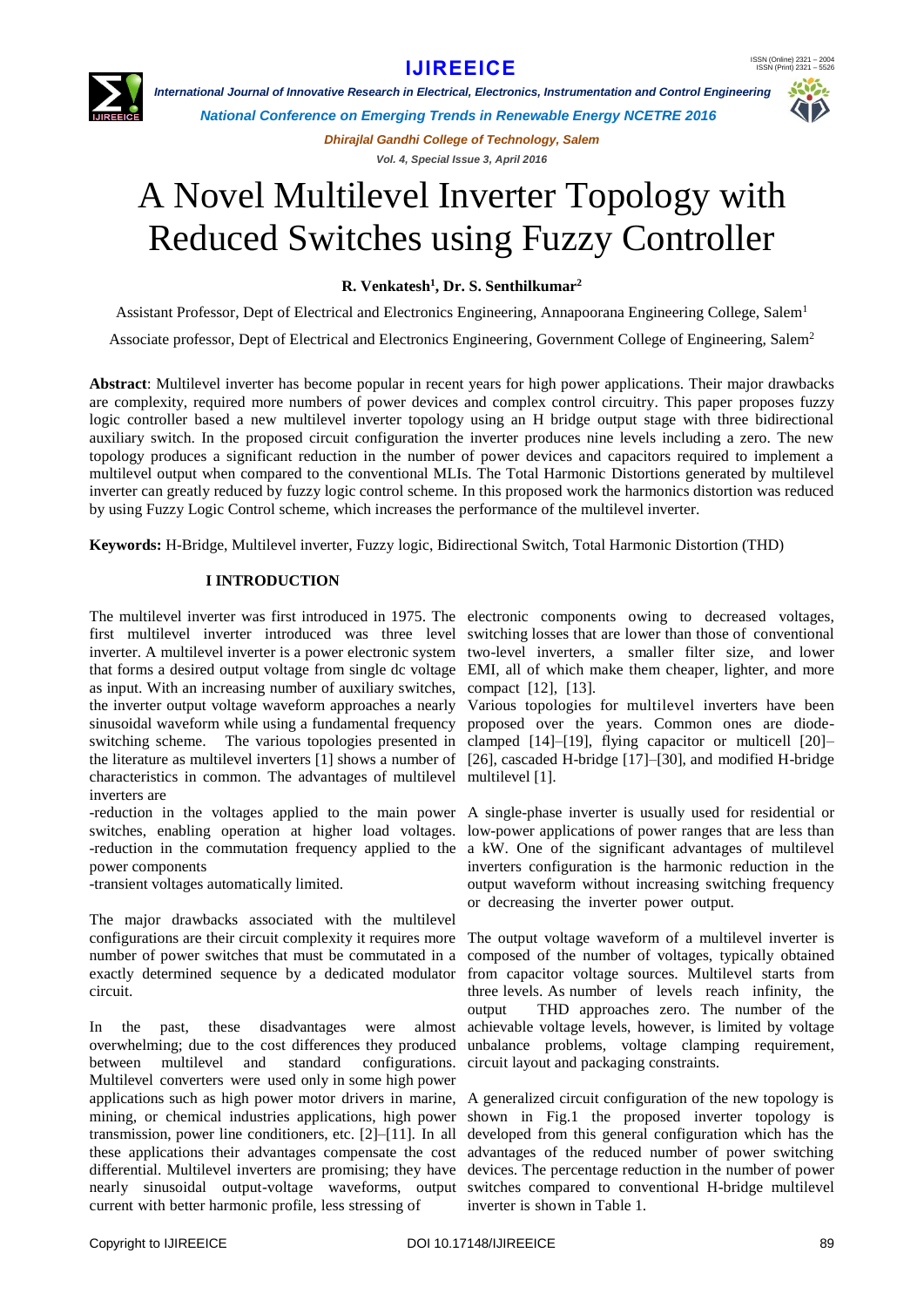ISSN (Online) 2321 – 2004 ISSN (Print) 2321 – 5526

## **[IJIREEICE](http://www.ijireeice.com/)**



## *International Journal of Innovative Research in Electrical, Electronics, Instrumentation and Control Engineering National Conference on Emerging Trends in Renewable Energy NCETRE 2016*



*Dhirajlal Gandhi College of Technology, Salem Vol. 4, Special Issue 3, April 2016*

TABLE I Comparison between Two Inverter Topology and Four Different Levels

| Inverter      | Number of switches |         |         |          |  |  |
|---------------|--------------------|---------|---------|----------|--|--|
| type          | 5-level            | 7-level | 9-level | 11-level |  |  |
| Cascaded      |                    |         | 16      |          |  |  |
| Proposed      |                    |         |         |          |  |  |
| Topology      |                    |         |         |          |  |  |
| $\frac{0}{0}$ | 37.5%              | 50%     | 56.25%  | 60%      |  |  |
| Reduction     |                    |         |         |          |  |  |



Fig. 1 Generalized Multilevel Inverter Configuration of the New Topology

This new topology has the advantage of its reduced number of switching devices compared to the conventional cascaded H-bridge and diode-clamped multilevel inverters for the same number of levels. It can also be extended to any number of levels.

The modes of operation of a 9-level inverter are presented, where similar modes can be realized for higher levels. The inverter operation is controlled using switching angles based on PWM with help of pulse generator. These angles are obtained from solving the waveform equations using the theory of resultants.



Fig. 2 New Topology Block Diagram of Nine Level Inverter



Fig. 3 Proposed Nine Level H Bridge Inverter Topology

Simulation of higher levels of the proposed inverter topology is carried out using MATLAB the validity of the proposed topology and the harmonic elimination method are verified experimentally for 9 level inverters. This paper presents how reduced harmonic distortion is achieved for a new topology of multilevel inverters using programmed PWM technique.

## **II. MULTILEVEL INVERTER TOPOLOGY**

The single-phase nine-level inverter was developed from the generalized inverter as shown in Fig.1. It comprises a single-phase conventional H-bridge inverter, three bidirectional switches, and a capacitor voltage divider formed by C1, C2,C3 and C4, , as shown in Fig. 3. The modified H-bridge topology is significantly advantageous over other topologies, i.e., less power switch, power diodes, and less capacitor for inverters of the same number of levels.

Proper switching of the inverter can produce nineoutput-voltage-levels ( $V_{dc}$ ,  $3 \text{ V d c}$  /4,  $V d c$  /2,  $V d c$  /4, 0,  $-V_{\text{dc}}/4$ ,  $-V_{\text{dc}}/2$ ,  $-3V_{\text{dc}}/4$ ,  $-V_{\text{dc}}$ ) from the dc supply voltage. The proposed inverter's operation can be divided into nine switching states. The required nine levels of output voltage were generated as follows.

Maximum positive output  $(V_{dc})$ : S<sub>1</sub> is ON connecting the load positive terminal to  $V_{dc}$  and  $S_4$  is ON connecting the load negative terminal to ground. All other controlled switches are OFF. The voltage applied to the load terminals is  $V_{dc}$ . Fig. 2(a) shows the current paths that are active at this stage.

Three-fourth positive output  $(3V_{dc}/4)$ : The bidirectional switch  $S_5$  is ON, connecting the load positive terminal, and S<sup>4</sup> is ON, connecting the load negative terminal to ground. All other controlled switches are OFF. The voltage applied to the load terminals is  $3V_{dc}/4$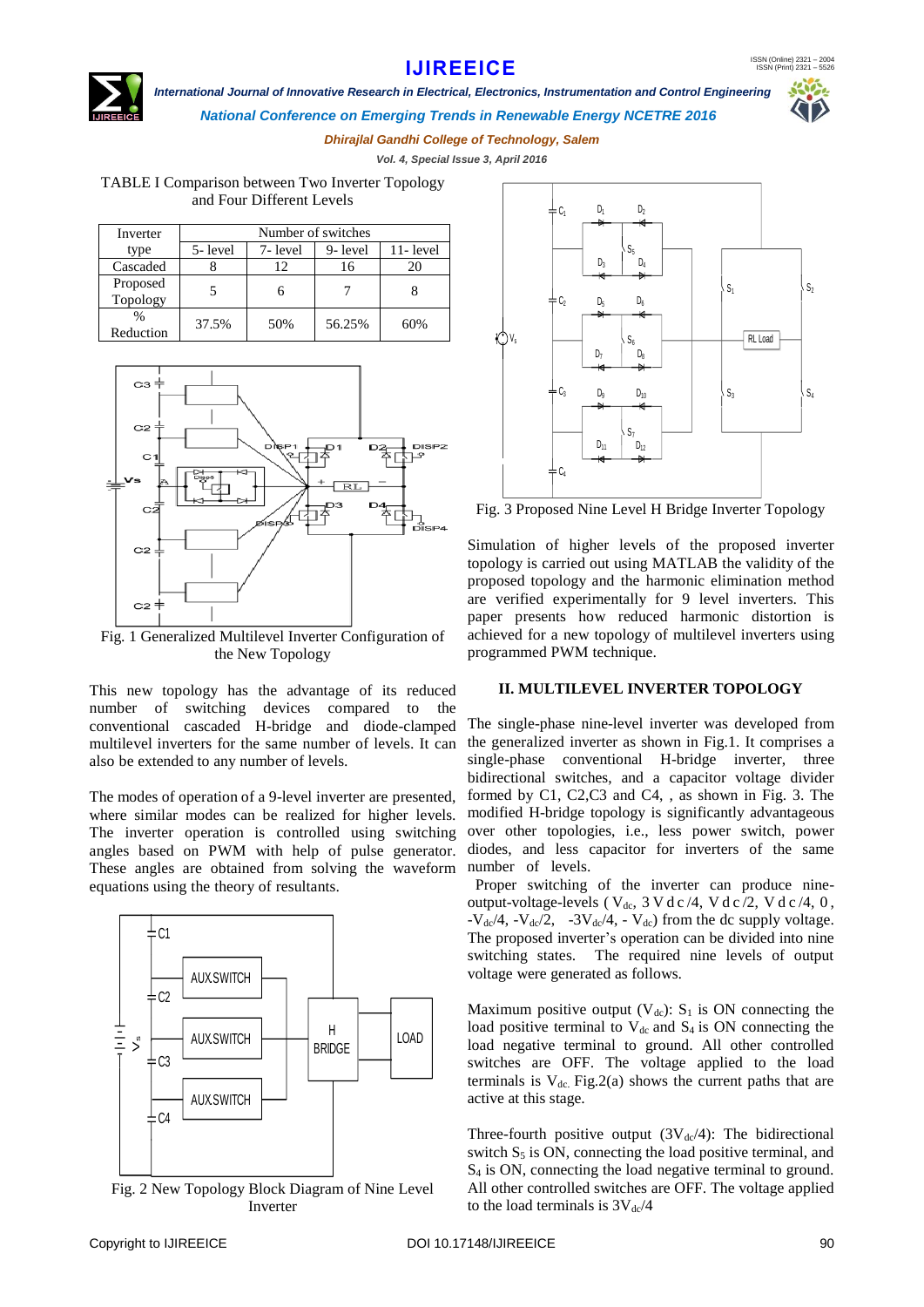ISSN (Online) 2321 – 2004 ISSN (Print) 2321 – 5526

# **[IJIREEICE](http://www.ijireeice.com/)**

 *International Journal of Innovative Research in Electrical, Electronics, Instrumentation and Control Engineering*



*National Conference on Emerging Trends in Renewable Energy NCETRE 2016*

*Dhirajlal Gandhi College of Technology, Salem*

*Vol. 4, Special Issue 3, April 2016*

Half of the positive output  $(V_{dc}/2)$ : the bidirectional switch  $S_6$  is ON, connecting the load positive terminal and  $S_4$  is ON, connecting the load negative terminal to ground. All other controlled switches are OFF. The voltage applied to the load terminals is  $V_{dc}/2$ .

One-fourth of the positive output  $(V_{dc}/4)$ : The bidirectional switch  $S_7$  is ON, connecting the load positive terminal, and S<sup>4</sup> is ON, connecting the load negative terminal to ground. All other controlled switches are OFF. The voltage applied to the load terminals is  $V_{dc}/4$ .

Zero output: This level can be produced by two switching combinations switches  $S_3$  and  $S_4$  are ON, or  $S_1$  and  $S_2$  are ON, and all other controlled switches are OFF. Terminal ab is short circuit, and the voltage applied to the load terminals is zero.

One-fourth negative output  $(-V_{dc}/4)$ : The bidirectional switch  $S_5$  is ON, connecting the load positive terminal, and  $S_2$  is ON, connecting load negative to  $V_{dc}$ . All other controlled switches are OFF. The voltage applied to the load terminal is  $-V<sub>dc</sub>/4$ .

Half of the negative output  $(-V_{dc}/2)$ : The bidirectional switch  $S_6$  is ON, connecting the load positive terminal and  $S_2$  is ON, connecting the load negative terminal to ground. All other controlled switches are OFF. The voltage applied to the load terminals is  $-V_{dc}/2$ 

Three-fourth negative output  $(-3V_{dc}/4)$ : The bidirectional switch  $S_7$  is ON, connecting the load positive terminal, and  $S_2$  is ON, connecting the load negative terminal to ground. All other controlled switches are OFF. The voltage applied to the load terminals is  $-3V_{dc}/4$ .

Maximum negative output  $(-V_{dc})$ : S<sub>2</sub> is ON, connecting the load negative terminal to  $V_{dc}$  and  $S_3$  is ON, connecting the load positive terminal to ground. All other controlled switches are OFF. The voltage applied to the load terminals  $-V_{dc}$ .

Table II shows the switching combinations that generate the required nine output levels ( $V_{dc}$ ,  $3 V d c / 4$ ,  $V d c / 2$ ,  $V d c / 4$ , 0,  $-V_{dc} / 4$ ,  $-V_{dc} / 2$ ,  $-3V_{dc} / 4$ ,  $V_{dc}$ ). In this configuration the four capacitor in the capacitive voltage divider are directly connected across the DC bus and since all switching combinations are activated in an output cycle, the dynamic voltage balance between the two capacitors is automatically restored.

TABLE II Switching Combinations Required To Generate The Nine Level Output Voltage Waveform

|      | S <sub>3</sub> | $S_4$ |                                                                           |  | $V_{\text{out}}$      |
|------|----------------|-------|---------------------------------------------------------------------------|--|-----------------------|
| On - |                |       | Off   Off   On   Off   Off                                                |  | $\frac{1}{\text{dc}}$ |
|      |                |       | Off $\vert$ Off $\vert$ Off $\vert$ On $\vert$ On $\vert$ Off $\vert$ Off |  | $3V_{dc}/4$           |
|      |                |       | Off $\vert$ Off $\vert$ Off $\vert$ On $\vert$ Off $\vert$ On $\vert$ Off |  | $V_{dc}/2$            |

| Off       | Off. | Off | On         | Off  | Off  | On        | $V_{dc}/4$         |
|-----------|------|-----|------------|------|------|-----------|--------------------|
| <b>On</b> | On   | Off | <b>Off</b> | Off. | Off. | Off       |                    |
| Off       | On   | Off | Off        | On   | Off  | Off       | $-V_{dc}/4$        |
| Off       | On   | Off | Off        | Off. | On   | Off       | $-V_{\text{dc}}/2$ |
| Off       | On   | Off | <b>Off</b> | Off. | Off  | <b>On</b> | $-3V_{dc}/4$       |
| Off       | On   | On  | Off        | Off  | Off  | Off       | $-V_{dc}$          |

## **III.FUZZYLOGIC CONTROL**

Fuzzy logic control is the evaluation of a set of simple linguistic rules to determine the control action. To develop the rules of the fuzzy logic is needed the good understanding of the process to be controlled, but it does not require a complicated mathematical model. Due to the lack of conventional controller is used for more robust and fast result.

In a fuzzy logic control system, is no necessity for a plant model. The plant can be single input single output or multi-input multi-output. The configuration of fuzzy logic control scheme is shown in Fig.4. Fuzzy logic controller is composed of three parts such as fuzzification; inference engine and defuzzification are described below.



Fig 4: Configuration of Fuzzy Logic Controller

## FUZZIFICATION

To translate the values of error and change in error in to fuzzy variable error is assigned with seven fuzzy variables called negative big (nb), negative medium (nm), negative small (ns), zero (zr), positive small (ps), positive medium (pm) and positive big (pb).

Similarly change in error and change alpha also assigned with that seven fuzzy variables. Error(e) and change in error(de) are the input variables, where e is difference between the reference power (Pref) and the actual power (Pout) of system.

Change in error(de) calculated by using sampling interval. The output from the fuzzy logic controller is the change in firing angle (dalpha). Triangular membership functions (trimf) are selected d for all these variables. The membership functions of the each variables error, change in error and change in firing angle are shown in Fig.4.1, Fig.4.2 and Fig.4.3 respectively.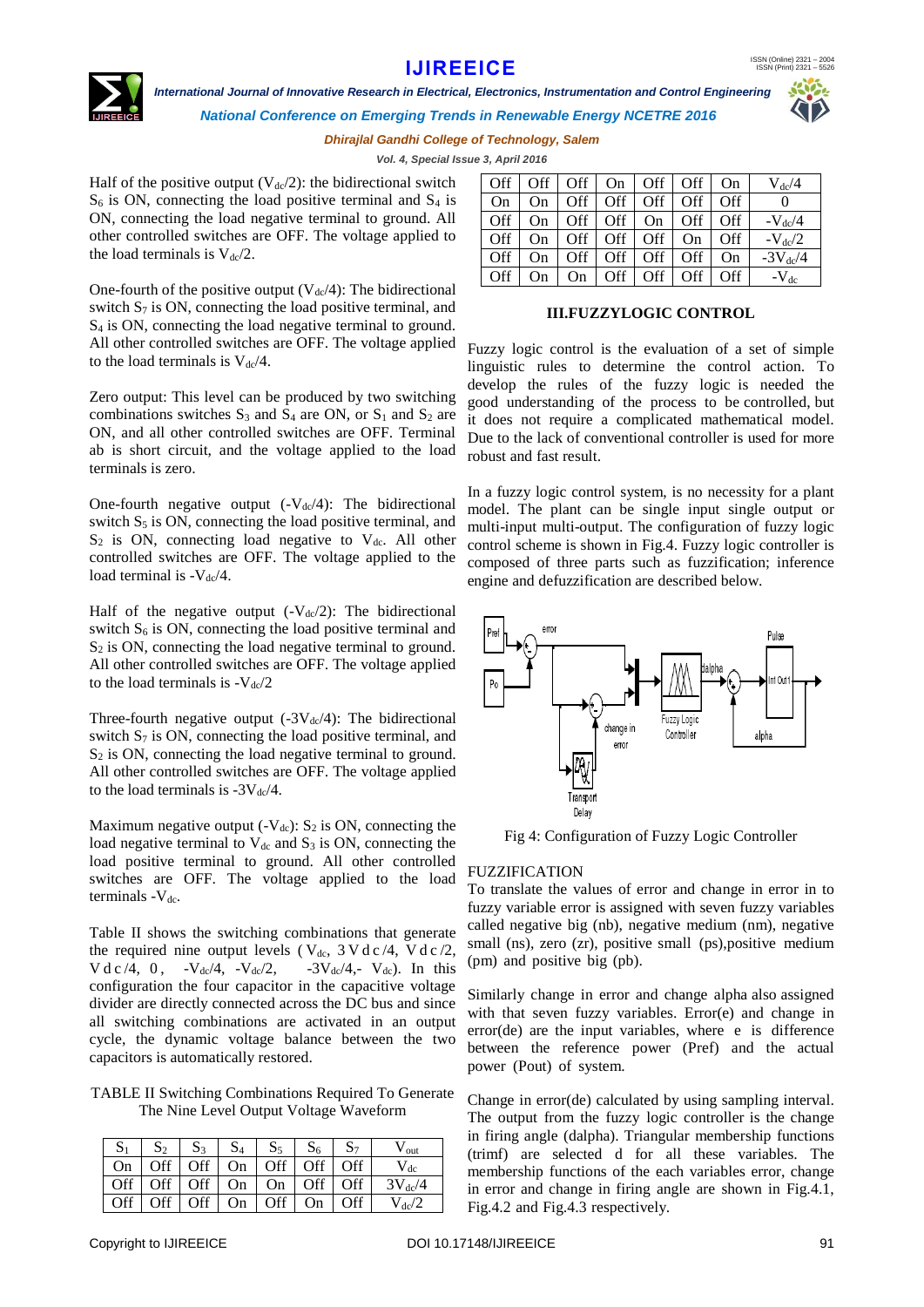*International Journal of Innovative Research in Electrical, Electronics, Instrumentation and Control Engineering*



*National Conference on Emerging Trends in Renewable Energy NCETRE 2016*

*Dhirajlal Gandhi College of Technology, Salem*

*Vol. 4, Special Issue 3, April 2016*



output variable "dalpha" Fig. 4.2: Membership Function for Change in Error (de)



Fig. 4.3: Membership Function for Firing Angle(dalpha)

## INTERFRENCE ENGINE

Inference engine performs three tasks: applying fuzzy operator, applying implication method and aggregating all outputs. Inference engine mainly consists of two sub blocks namely, fuzzy rule base and fuzzy implication.

The inputs which are now fuzzified are fed to the inference engine and the rule base is then applied. The output fuzzy sets are then identified using fuzzy implication method.

Table 3shows the rule base of fuzzy logic controller, where all the entries of the matrix are fuzzy sets of error(e), change in error(de) and change in firing angle(dalpha) to the inverter by using fuzzy implication method is min-max.

The consequent fuzzy region is restricted the minimum (min) of the predicate truth while selecting output fuzzy

set. The output fuzzy region is updated by taking maximum (max) of these minimized fuzzy sets during shaping of output fuzzy space.

TABLE III Fuzzy Membership Function for Proposed FLC

|                     | Rate of change of error $(\Delta e)$ |    |    |    |    |    |    |  |  |
|---------------------|--------------------------------------|----|----|----|----|----|----|--|--|
|                     | n                                    | n  | nb | nb | nm | n  | z  |  |  |
| <b>Error</b><br>(e) | n                                    | n  | nb | nm | n  | z  | D  |  |  |
|                     | n                                    | n  | nm | n  | z  | p  | pm |  |  |
|                     | n                                    | nm | n  | z  | p  | pm | P  |  |  |
|                     | nm                                   | n  | z  | p  | pm | p  | P  |  |  |
|                     | n                                    | z  | p  | pm | p  | D  | P  |  |  |
|                     | z                                    | p  | pm | pb | р  | p  | p  |  |  |

## DEFUZZIFICATION

The input for the defuzzification process is a fuzzy set and the output is a single number. For the final desired output a non-fuzzy value of control, a defuzzification stage is required. In the proposed scheme bisector defuzzification method is used for defuzzification.

## **IV MATLAB SIMULINK MODEL AND SIMULATION RESULT**

MATLAB SIMULINK model was simulated for proposed configuration before it was physically implemented in a prototype. A nine level inverter model is constructed in MATLAB Simulink software. The new Fuzzy logic controller strategy with reduced number of switches is employed



Fig.5 MATLAB/SIMULINK Model of Proposed Nine Level Inverter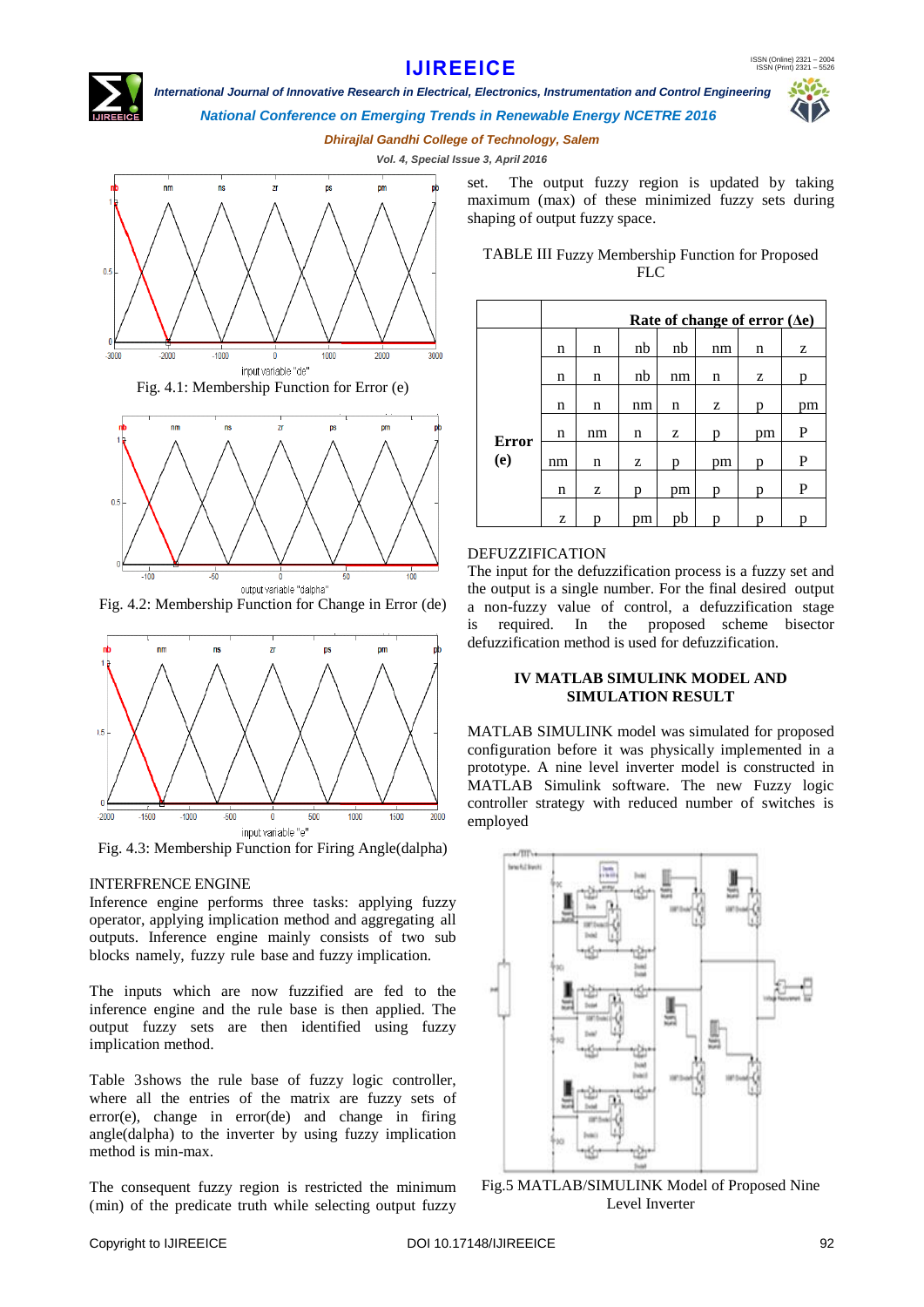

 *International Journal of Innovative Research in Electrical, Electronics, Instrumentation and Control Engineering*



*National Conference on Emerging Trends in Renewable Energy NCETRE 2016*

## *Dhirajlal Gandhi College of Technology, Salem*

*Vol. 4, Special Issue 3, April 2016*



Fig. 5.1 Output Voltage of Nine Level Inverter



Fig. 6 Harmonic Analysis of Simulated Output

## **V. CONCLUSION**

Multilevel inverters offers improved output waveforms and lower THD. The experimental circuit and simulated result show that clearly the new multilevel topology with three bidirectional auxiliary switches works as expected to generate the required nine level output using only seven power switches and four capacitors. This configuration reduced circuit complexity will be adequate for lowmedium power applications where standard multilevel inverter cannot compete with two-level configurations due to cost, such as low-medium power UPS systems. The behavior of the proposed multilevel inverter was analyzed [17] in detail and the desired number of levels of the inverter's output voltage can be achieved. The THD is less in the nine-level inverter compared with that in the [18] E. Ozdemir, S. Ozdemir, and L. M. Tolbert, "Fundamentalseven, five and three-level inverters A further development of the proposed topology can able to be applied to any number of voltage levels within the power [19] P. Lezana, R. Aguilera, and D. E. Quevedo, "Model predictive switches maximum voltage. As shown in generalized multilevel inverter configuration.

#### **REFERENCES**

- survey of topologies, controls, and applications," IEEE Trans. Ind. Electron., vol. 49, no. 4,pp. 724–738, Aug. 2002.
- [2] M. Marchesoni and P. Tensa, "Diode-clamped multilevel converters: a practicable way to balance DC-link voltages," IEEE Trans. Ind. Elec- tron., vol. 49, no. 4, pp. 752–765, Aug. 2002.
- [3] Y. Chen, B. Mwinyiwiwa, Z. Wolanski, and B.-T. Ooi, "Unified Power Flow Controller (UPFC) based on chopper stabilized diodeclamped multilevel converters," IEEE Trans. Power Electron., vol. 15, no. 2, pp. 258–267, Mar. 2000.
- [4] G. Venkataramanan and A. Bendre, "Reciprocity-transpositionsbased sinusoidal pulsewidth modulation for diode-clamped multilevel con- verters," IEEE Trans. Ind. Electron., vol. 49, no. 5, pp. 1035–1047, Oct.2002.
- [5] S. Sirisukprasert, J.-S. Lai, and T.-H. Liu, "Optimum harmonic reduc- tion with a wide range of modulation indexes for multilevel converters," IEEE Trans. Ind. Electron., vol. 49, no. 4, pp. 875–881, Aug. 2002.
- [6] L. M. Tolbert and T. G. Habertler, "Novel multilevel inverter car- rier-based PWM method," IEEE Trans. Ind. Appl., vol. 35, no. 5, pp.1098–1107, Sep./Oct. 1999.
- [7] X. Yuan and I. Barbi, "A New Diode Clamping Multilevel Inverter," IEEE Trans. Power Electron., vol. 15, no. 4, pp. 711–718, Jul. 2000. [8] M. D. Majrekar, P. K. Steimer, and T. A. Lipo, "Hybrid multilevel power conversion system: a competitive solution for high-power appli- cations," IEEE Trans. Ind. Appl.., vol. 36, no. 3, pp. 834–841, May/Jun.2000.
- [9] L. M. Tobert, F. Z. Peng, T. Cunnyngham, and J. N. Chiasson, "Charge balance control schemes for cascade multi-level converter in hybrid electric vehicles," IEEE Trans. Ind. Electron., vol. 49, no. 5, pp. 1058–1064, Oct. 2002.
- [10] N. P. Schibli, T. Nguyen, and A. C. Rufer, "A three-phase multilevel converter for high-power induction motors," IEEE Trans. Power. Elec-tron., vol. 13, no. 5, pp. 978–986, Sep. 1998.
- [11] F. Z. Peng, J. W. McKeever, and D. J. Adams, "A power line conditioner using cascade multi-level inverters for distribution systems,"IEEE Trans. Ind. Appl., vol. 34, no. 6, pp. 1293–1298, Nov./Dec. 1998
- [12] P. K. Hinga, T. Ohnishi, and T. Suzuki, "A new PWM inverter forphotovoltaic power generation system," in Conf. Rec. IEEE Power Electron. Spec. Conf., 1994, pp. 391–395.
- [13] Y. Cheng, C. Qian, M. L. Crow, S. Pekarek, and S. Atcitty, "A comparison ofdiode-clamped and cascaded multilevel converters for a STATCOM with energy storage," IEEE Trans. Ind. Electron., vol. 53, no. 5, pp. 1512– 1521, Oct. 2006.
- [14] M. Saeedifard, R. Iravani, and J. Pou, "A space vector modulation strategy for a back-to-back five-level HVDC converter system," IEEE Trans. Ind. Electron., vol. 56, no. 2, pp. 452–466, Feb. 2009
- [15] S. Alepuz, S. Busquets-Monge, J. Bordonau, J. A. M. Velasco, C. A. Silva, J. Pontt, and J. Rodríguez, "Control strategies based on symmetrical components for grid-connected converters under voltage dips," IEEE Trans. Ind. Electron., vol. 56, no. 6, pp. 2162–2173, Jun. 2009.
- [16] J. Rodriguez, S. Bernet, B. Wu, J. O. Pontt, and S. Kouro, "Multilevel voltage-source-converter topologies for industrial medium-voltage drives," IEEE Trans. Ind. Electron., vol. 54, no. 6, pp. 2930–2945, Dec. 2007.
- M. M. Renge and H. M. Suryawanshi, "Five-level diode clamped inverter to eliminate common mode voltage and reduce dv/dt in medium voltage rating induction motor drives," IEEE Trans. Power Electron., vol. 23, no. 4, pp. 1598–1160, Jul. 2008.
- frequencymodulated six-level diode-clamped multilevel inverter for three-phase stand-alone photovoltaic system," IEEE Trans. Ind. Electron., vol. 56, no. 11,pp. 4407–4415, Nov. 2009
- control of an asymmetric flying capacitor converter," IEEE Trans. Ind. Electron., vol. 56, no6, pp. 1839–1846, Jun. 2009.
- [20] A. Shukla, A. Ghosh, and A. Joshi, "Static shunt and series compensations of an SMIB system using flying capacitor multilevel inverter," IEEE Trans. Power Del., vol. 20, no. 4, pp. 2613–2622, Oct. 2005.
- [1] J. Rodriguez, J.-S. Lai, and F. Z. Peng, "Multi-level inverter: a [21] J. Huang and K. A. Corzine, "Extended operation of flying capacitor multilevel inverter," IEEE Trans. Power Electron., vol. 21, no. 1, pp. 140– 147, Jan. 2006.
	- [22] F. Z. Peng, "A generalized multilevel inverter topology with self voltage balancing," IEEE Trans. Ind. Appl., vol. 37, no. 2, pp. 611– 617, Mar./Apr. 2001